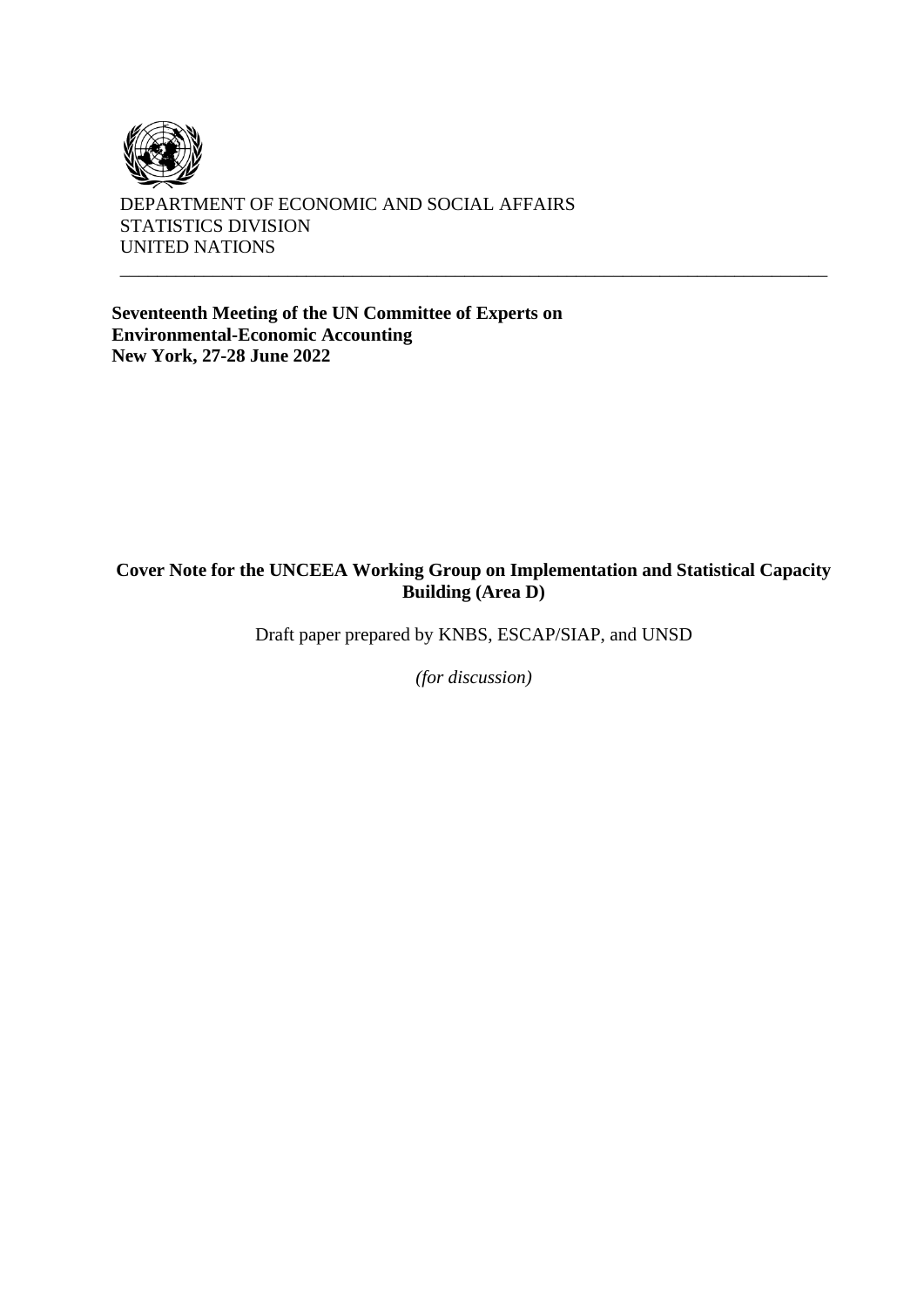# UNCEEA WORKING GROUP ON IMPLEMENTATION AND STATISTICAL CAPACITY BUILDING (AREA D)

The current activities of Area D include the coordination implementation initiatives and statistical capacity building activities for the SEEA in countries, as well as administration of the Global Assessment of Environmental-Economic Accounting and Supporting Statistics.

The UNCEEA at its meeting in June 2021 recognized the role of the Regional Commissions in delivering capacity building and helping countries build programmes on SEEA implementation. Since April 2022, Christine Magu of the Kenya National Bureau of Statistics (KNBS) and Sokol Vako of the United Nations Economic and Social Commission for Asia and the Pacific / Statistical Institute for Asia and the Pacific (UNESCAP/SIAP) serve as co-chairs of Area D.

Area D members, including regional commissions and international agencies providing technical assistance on the SEEA implementation, met on 12 May 2022, where they discussed the priorities for the next biennium, 2022-23, and provided updates on their activities related to capacity building and implementation. Members agreed on the priorities centred around (1) coordination of capacity building and implementation activities; (2) updating of the SEEA implementation guidelines; and (3) the global assessment. Below, this note describes progress in the area of implementation over the past year and outlines the three priorities identified by the area members for the programme of work for 2022-23.

### Advancing Implementation

There is a need and strong interest to focus on capacity building and advancing the SEEA implementation, particularly of the newly adopted SEEA EA. Demand also remains high from countries for support in implementing SEEA CF, considering the upcoming launch of the energy and air emission data collection to support climate change initiatives including the Data Gaps Initiative.

The adoption of SEEA EA has generated considerable interest and momentum. As a result, the need for coordination in capacity building activities is increasingly important. The ARIES for SEEA tool has been developed and is being piloted in a number of countries to advance the compilation of ecosystem accounts. In March 2022, Statistical Commission adopted the SEEA EA Implementation Strategy,<sup>1</sup> which outlines the principle for SEEA EA implementation and sets the overall objective of at least 60 countries to implement at least one account of the SEEA EA by 2025. This is an ambitious, but also a realistic, target to achieve from the current 34 countries as identified in the 2021 Global Assessment.<sup>2</sup>

<sup>&</sup>lt;sup>2</sup> See https://unstats.un.org/unsd/statcom/53rd-session/documents/BG-3l-Global-Assessment-E.pdf.



<sup>1</sup> Se[e https://unstats.un.org/unsd/statcom/53rd-session/documents/BG-3l-implementation-strategy-for-the-SEEA](https://unstats.un.org/unsd/statcom/53rd-session/documents/BG-3l-implementation-strategy-for-the-SEEA-ecosystem-accounting-E.pdf)[ecosystem-accounting-E.pdf.](https://unstats.un.org/unsd/statcom/53rd-session/documents/BG-3l-implementation-strategy-for-the-SEEA-ecosystem-accounting-E.pdf)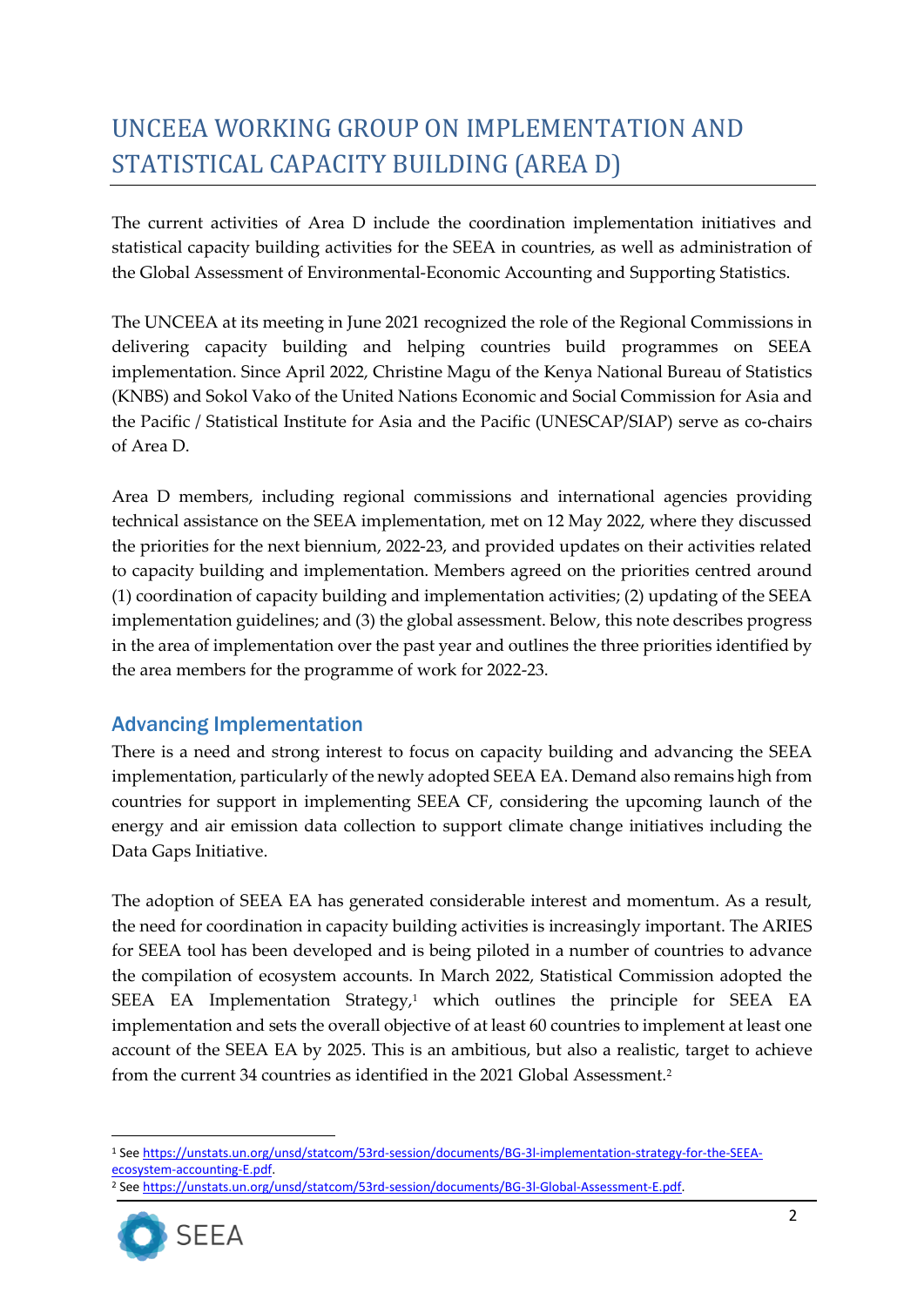Recent years have seen the continued interest for regional Communities of Practice (COPs) for the SEEA / NCA, bringing together practitioners and users from different areas and similar countries in their respective regions. These COPs have provided regular opportunities for NSOs and other national agencies to share experiences within their regions and with regional and international partners. Various modalities, including webinars, newsletters, WhatsApp/Telegram groups, have shown to be extremely useful for knowledge and information sharing.

In Africa, there is a very active COP which includes more than 250 participants from African countries and regional/international organisations and is supported by 11 partner organizations.<sup>3</sup> The COP has been financially supported by the World Bank, but these resources are available only until the end of 2023 which poses the sustainability question for the COP after 2023. The COP will need to identify alternative sources for funding and prepare a sustainability strategy.

In Latin America and the Caribbean there are two related COPs. The Red Regional de Estadísticas Ambientales (Regional Network on Environment Statistics) is formalized under the leadership of ECLAC and deals with topics related to both environment statistics and accounts. It communicates through a website and a WhatsApp group.<sup>4</sup> At the same time, there is also an informal network of NCA practitioners called Comunidad Latinoamericana de Contabilidad del Capital Natural (ComLAC, Latin-American Community for Natural Capital Accounting), that is an informal initiative of individual practitioners and is also communicating though a WhatsApp group.

### Priority 1: Coordination of capacity building and implementation activities

The primary purpose of Area D is to coordinate capacity development and implementation activities at the global and regional levels, as well as ensure lessons learned from these activities are shared widely. In order to realize this priority, Area D members have decided to work on a number of initiatives and documents that can serve the community to improve the global and regional coordination of capacity building and implementation activities.

Members acknowledged that the flow of information on the capacity building and implementation activities is crucial for successful coordination at both regional and global levels. They welcomed the increased interest from a wide number of partners, including from regional and international organizations, as well as a variety of NGOs and other players, working in the field of the SEEA implementation. Hence, they agreed that a more systematic and coordinated approach to information sharing on the various activities and best practices needs to be established. It was agreed to:

• schedule regular quarterly meetings of members of Area D with the objective of members providing regular and timely updates on their activities and other initiatives they may be aware of;

<sup>4</sup> Se[e https://comunidades.cepal.org/estadisticas-ambientales/es.](https://comunidades.cepal.org/estadisticas-ambientales/es) 



<sup>3</sup> For more information se[e https://ecastats.uneca.org/ncacop.](https://ecastats.uneca.org/ncacop)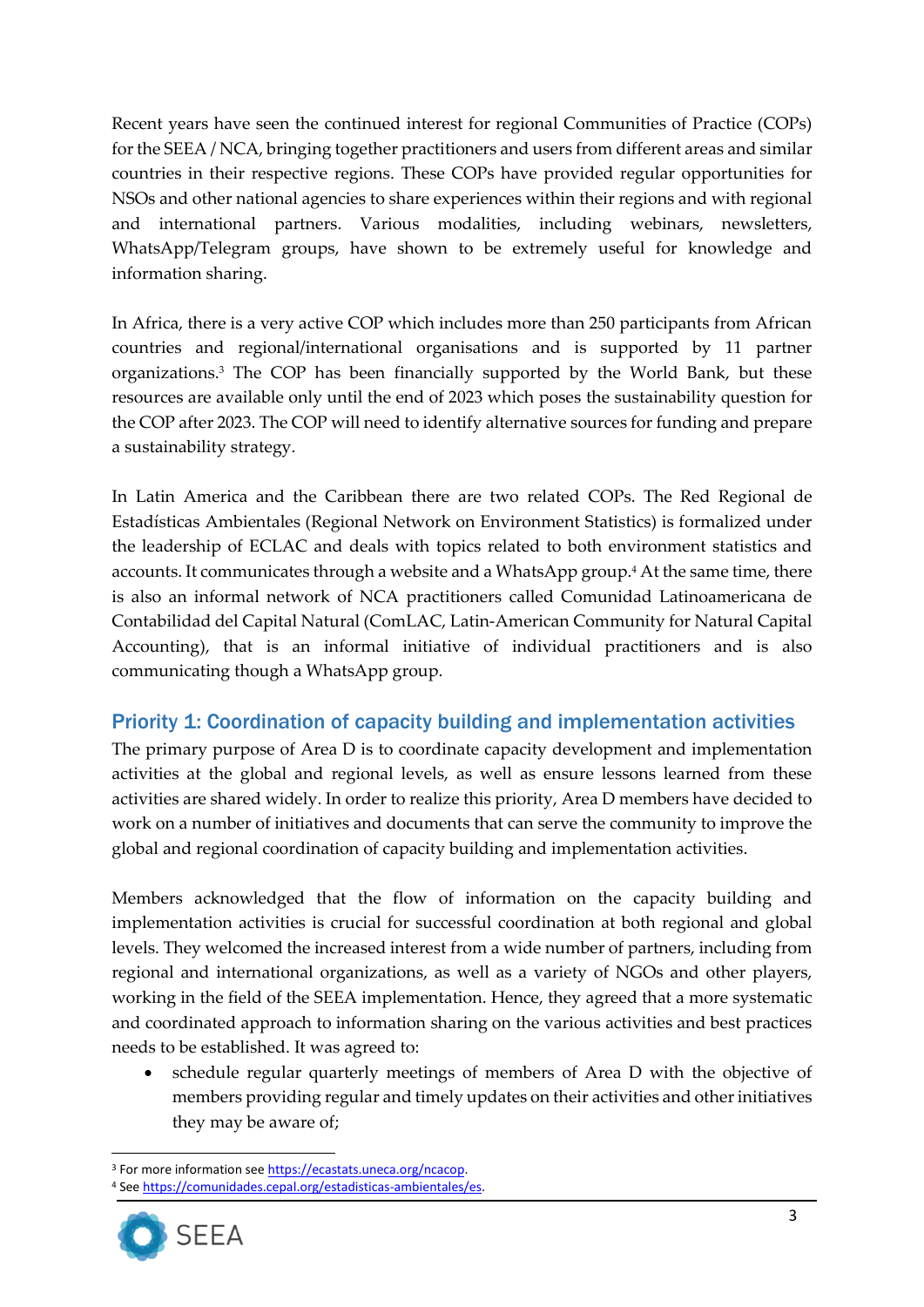- develop and regularly update (at least quarterly) an online spreadsheet outlining the capacity building and training priorities, focus countries and requests for technical assistance received, and list of project and activities undertaken;
- maintain regularly updated lists related to the status of SEEA implementation in countries, an updated list of SEEA focal points for every country and a spreadsheet with the current state of SEEA implementation in countries, initially based on the Global Assessment; and
- develop and maintain a list of consultants with SEEA implementation experiences, which would, in turn, serve other partners to draw upon their experiences for their capacity building projects.

# Priority 2: Update of the SEEA Implementation Guide and Diagnostic Tool

The SEEA Implementation Guide and Diagnostic Tool<sup>5</sup> were developed in 2014 and were mostly focused on the implementation of SEEA CF. Since then, several new developments have taken place, most notably the adoption of SEEA EA and the advancement in the use of global data and earth observation methodologies in support of the SEEA compilation. In addition, several aspects for SEEA implementation have changed and many lessons were learned though the experiences with implementation in the past 8 years.

As such, Area D members recognized that the Implementation Guide and Diagnostic Tool would need to be updated to reflect advances in SEEA implementation, expanded to include the new SEEA EA implementation strategy, enriched with various lessons learned from past implementation experiences, and updated with the new data sources, including the global datasets and earth observation technologies. Hence, members have agreed to undertake the task to update this document over the next year, for it to be presented to the UNCEEA for review and endorsement at its 2023 meeting.

# Priority 3: Global Assessment of Environmental-Economic Accounting and Supporting Statistics

Before 2021, the Global Assessment was administered every 3 to 4 years in a comprehensive format. The UNCEEA recognized that due to monitoring needs for the two Sustainable Development Goal (SDG) indicators focusing on the SEEA (12.b.1 and 15.9.1)<sup>6</sup> and the rapid pace of implementation of environmental-economic accounting, there was a need to gather information on implementation on an annual basis. It was hence agreed in 2021 that a shorter questionnaire (named the Global Assessment "light") be administered on an annual basis, inbetween the benchmark years.

The Global Assessment light was first administered in November 2021, when UNSD contacted all 2020 respondents of the Global Assessment. Countries which indicated they were compiling the SEEA in 2020 were asked to update an excel workbook indicating which SEEA

<sup>6</sup> These two indicators measure the implementation of tools to monitor sustainable tourism and the mainstreaming of biodiversity values into policy and accounts, respectively.



<sup>5</sup> Se[e https://unstats.un.org/unsd/envaccounting/ceea/meetings/ninth\\_meeting/UNCEEA-9-6d.pdf.](https://unstats.un.org/unsd/envaccounting/ceea/meetings/ninth_meeting/UNCEEA-9-6d.pdf)